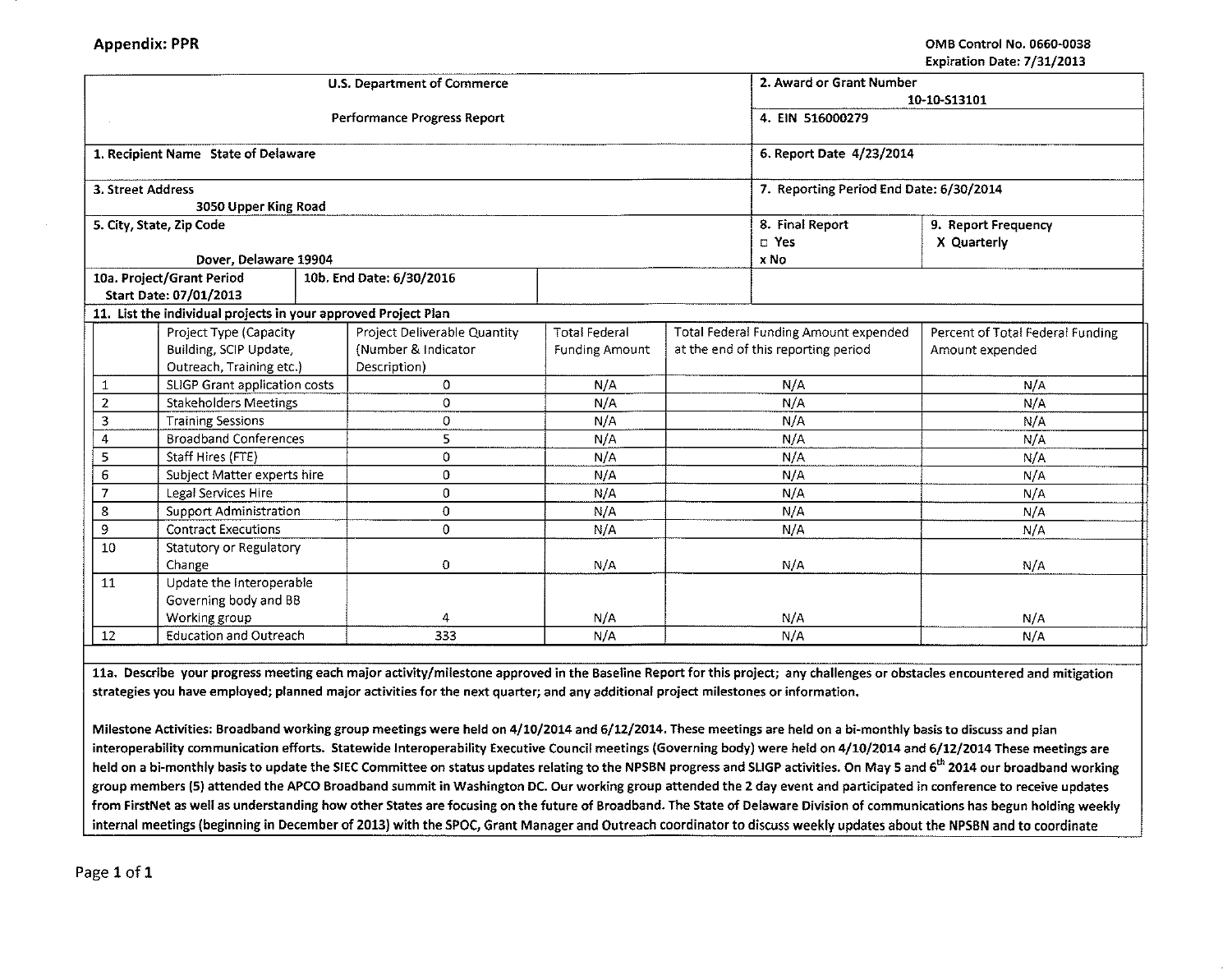outreach planning and website development. We have held a total of 20 meetings this year. We were also able to develop and launch our "DELNET.delaware.gov" website as well as setup or social media sites on "twitter and Facebook". We currently have 46 followers on twitter and we are following 69. This will be ongoing outreach to our State and local governments through the entire planning phase of the NPSBN. We had a total of 84 website hits between 6/27/2014 and 7/2/2014. We also sent out emails to 249 users and governance committee members alerting them to the new DELNET.Delaware.gov Website. We are currently working on a FirstNet by the numbers mailer (supplied by the State of Oregon) and a postcard that will be distributed at upcoming conferences. We plan on distributing roughly 500 mailers to respective agencies; this will be ongoing and reported in the next PPR report.

11b. If the project team anticipates requesting any changes to the approved Baseline Report in the next quarter, describe those below. Note that any substantive changes to the Baseline Report must be approved by the Department of Commerce before implementation.

No changes at this time.

llc. Provide any other information that would be useful to NTIA as it assesses this project's progress.

We have developed a website that was launched on June 27th as well as 2 social media outlets to continue outreach with our State and local governments. We currently have weekly internal meetings to discuss FirstNet and SLIGP updates.

11d. Describe any success stories or best practices you have identified. Please be as specific as possible.

Our SPOC will present at 2 large agency conventions this Fall (Delaware Fire Fighters Associations and the Delaware Police Chiefs council) This will enable the Division of Communication to reach a large part of our Public Safety groups to conduct outreach. We also plan on beginning a direct mail campaign to educate potential users of the NPSBN.

12. Personnel

12a. If the project is not fully staffed, describe how any lack of staffing may impact the project's time line and when the project will be fully staffed.

We are fully staffed with the exception of Legal expertise, this will be utilized on a as need basis.

12b. Staffing Table

| <b>Job Title</b>               | FTE <sub>%</sub> | <b>Project(s) Assigned</b>                                             | Change    |
|--------------------------------|------------------|------------------------------------------------------------------------|-----------|
| <b>SWIC</b>                    | 20<br>` ف        | <sup>1</sup> Provide oversight of all SLIGP activities                 | No Change |
| Deputy Director Communications | $\cdot$ 10       | Assist the SWIC with SLIGP activities                                  | No Change |
| Out Reach coordinator          | .10              | Prepare and distribute educational materials conduct outreach meetings | No Change |

Add Row | Remove Row

13. Subcontracts (Vendors and/or Sub recipients)

13a. Subcontracts Table -Include all subcontractors. The totals from this table must equal the "Subcontracts Total" in Question 14f.

| Name | Subcontract Purpose                    | iype             | RFP/RFO | contract: | Start Date | End Date | Total     | <b>Total Matching</b> | Project and % Assigned |
|------|----------------------------------------|------------------|---------|-----------|------------|----------|-----------|-----------------------|------------------------|
|      |                                        | (Vendor/Subrec.) | issuea  | Executed  |            |          | Federal   | Funds Allocated       |                        |
|      |                                        |                  | Y/N     | (Y/N)     |            |          | Funds     |                       |                        |
|      | A concernance and concernance and con- |                  |         |           |            |          | Allocated |                       |                        |

Page 2 of 2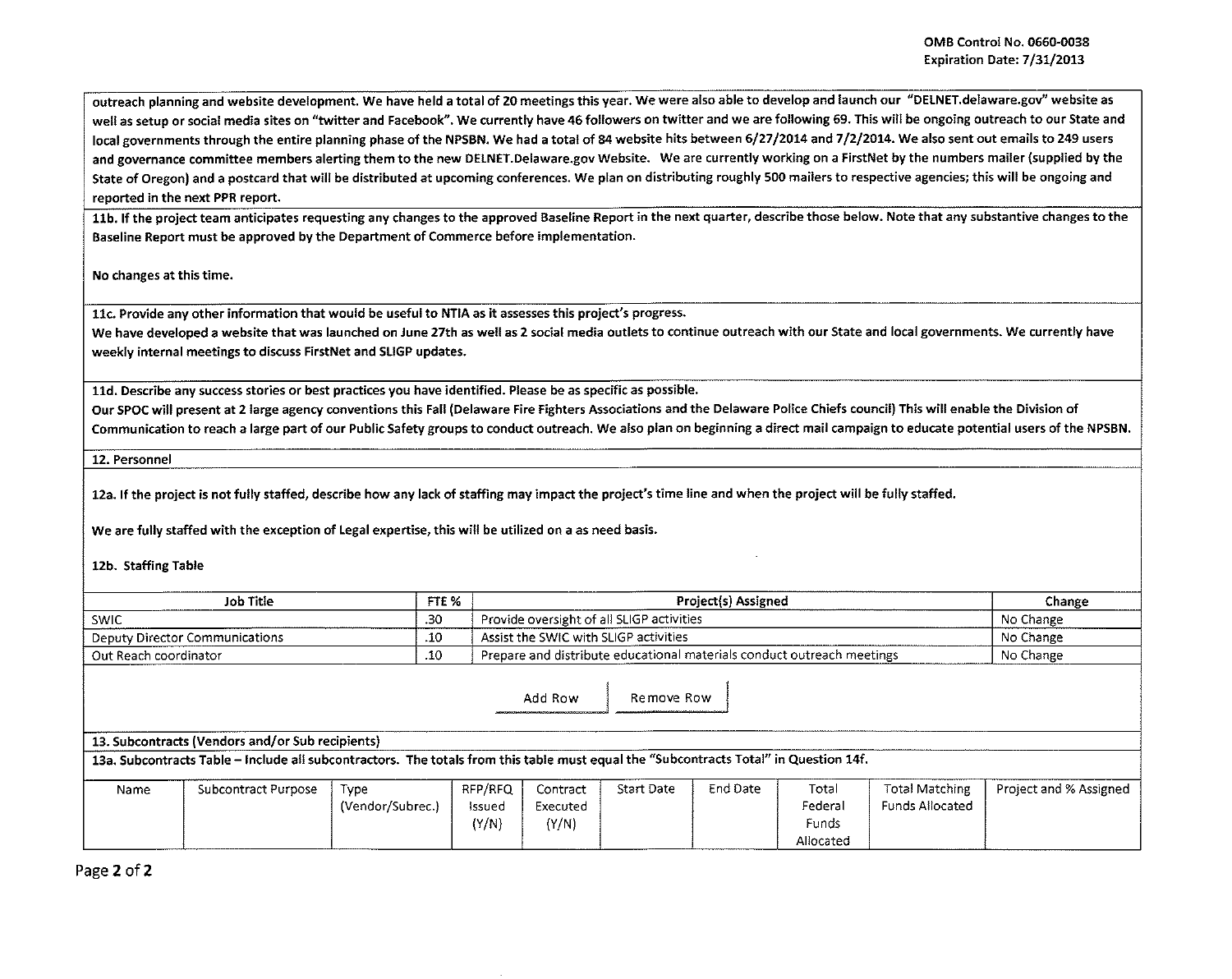$\sim$ 

**All Contract Contract** 

 $\sim 100$ 

| <b>RCC</b>                   |                       |                        |                                                                                                               |              |                     |               |            |                         |      |                          |
|------------------------------|-----------------------|------------------------|---------------------------------------------------------------------------------------------------------------|--------------|---------------------|---------------|------------|-------------------------|------|--------------------------|
| Consultants                  | Grant Manager         |                        | Vendor                                                                                                        | N            | y                   | 9/9/2013      | 6/30/216   | \$180,000.00            | \$0. | N/A                      |
|                              |                       |                        |                                                                                                               |              |                     |               |            |                         |      |                          |
| <b>RCC</b><br>Consultants    |                       |                        | Vendor                                                                                                        | N            | Y                   | 9/9/2013      | 6/30/2016  | \$90,000.00             | \$0  | N/A                      |
|                              | Subject Matter Expert |                        |                                                                                                               |              |                     |               |            |                         |      |                          |
| <b>RCC</b>                   | Administration        |                        |                                                                                                               |              |                     |               |            |                         |      |                          |
| Consultants                  | Support               |                        |                                                                                                               |              |                     |               |            |                         |      |                          |
|                              |                       |                        | Vendor                                                                                                        | N            | Y                   | 9/9/2013      | 6/30/2016  | \$120,000.00            | \$0  | N/A                      |
|                              |                       |                        |                                                                                                               |              |                     |               |            |                         |      |                          |
| <b>TBD</b>                   | Website Development   |                        | Vendor                                                                                                        | N            | N                   | <b>TBD</b>    | TBD        | \$41,040.00             | \$0  | N/A                      |
|                              |                       |                        |                                                                                                               |              |                     |               |            |                         |      |                          |
| <b>TBD</b>                   | Legal assistance      |                        | Vendor                                                                                                        | N            | N                   | <b>TBD</b>    | TBD        | \$22,500.00             | \$0  | N/A                      |
|                              |                       |                        |                                                                                                               |              |                     |               |            |                         |      |                          |
|                              |                       |                        |                                                                                                               |              |                     |               |            |                         |      |                          |
| <b>TBD</b>                   | Phase II              |                        | Vendor                                                                                                        | N            | N                   | <b>TBD</b>    | <b>TBD</b> | \$96,120.00             | \$0  | N/A                      |
|                              |                       |                        |                                                                                                               |              |                     |               |            |                         |      |                          |
| <b>TBD</b>                   | MACINAC               |                        | Vendor                                                                                                        | N            | Ν                   | TBD.          | TBD        | \$90,000.00             | \$0  | N/A                      |
|                              |                       |                        |                                                                                                               |              |                     |               |            |                         |      |                          |
| Remove Row<br>Add Row        |                       |                        |                                                                                                               |              |                     |               |            |                         |      |                          |
|                              |                       |                        |                                                                                                               |              |                     |               |            |                         |      |                          |
|                              |                       |                        |                                                                                                               |              |                     |               |            |                         |      |                          |
|                              |                       |                        | 13b. Describe any challenges encountered with vendors and/or sub recipients.                                  |              |                     |               |            |                         |      |                          |
|                              |                       |                        |                                                                                                               |              |                     |               |            |                         |      |                          |
|                              | None at this time.    |                        |                                                                                                               |              |                     |               |            |                         |      |                          |
| 14. Budget Worksheet         |                       |                        |                                                                                                               |              |                     |               |            |                         |      |                          |
|                              |                       |                        | Columns 2, 3 and 4 must match your current project budget for the entire award, which is the SF-424A on file. |              |                     |               |            |                         |      |                          |
|                              |                       |                        | Only list matching funds that the Department of Commerce has already approved.                                |              |                     |               |            |                         |      |                          |
|                              |                       |                        |                                                                                                               |              |                     |               |            |                         |      |                          |
| Project Budget Element (1)   |                       | Federal Funds          | <b>Approved Matching</b>                                                                                      |              | <b>Total Budget</b> | Federal Funds |            | Approved Matching Funds |      | Total Funds Expended (7) |
|                              |                       | Awarded (2)            | Funds (3)                                                                                                     |              | (4)                 | Expended (5)  |            | Expended (6)            |      |                          |
| a. Personnel Salaries        |                       | \$0                    |                                                                                                               | \$119,649.00 | \$119,649.00        | \$0           |            | \$33,094.00             |      | \$33,094.00              |
| b. Personnel Fringe Benefits |                       | $\overline{\text{SO}}$ | \$33,502.00                                                                                                   |              | \$33,502.00         | \$O           |            | \$14,674.00             |      | \$14,674.00              |
| c. Travel                    |                       | \$75,200.00            |                                                                                                               | \$1440.00    | \$76,640<br>\$0     | \$12,720.00   |            | \$0                     |      | \$12,720.00              |
| d. Equipment                 |                       | \$0                    |                                                                                                               | \$0          |                     | \$0           |            | 50                      |      | Ś                        |
| e. Materials/Supplies        |                       | \$1030.00              | \$4800.00                                                                                                     |              | \$5830.00           | \$1029.00     |            | \$993.00                |      | \$2022.00                |
| f. Contractual               |                       | \$639,660.00           | \$12,960                                                                                                      |              | \$652,620.00        | \$136,073.00  |            | \$0                     |      | \$136,073.00             |
| g. Construction              |                       | \$0                    |                                                                                                               | 50           |                     | \$0           |            | 50                      |      | \$0                      |
| h. Other                     |                       | \$8,723.00             |                                                                                                               | \$8802.00    | \$17,525.00         | \$675.00      |            | \$10,350                |      | \$11,025.00              |

 $\sim$ 

Page 3 of 3

 $\mathcal{L}_{\text{max}}$  and  $\mathcal{L}_{\text{max}}$ 

 $\rightarrow$